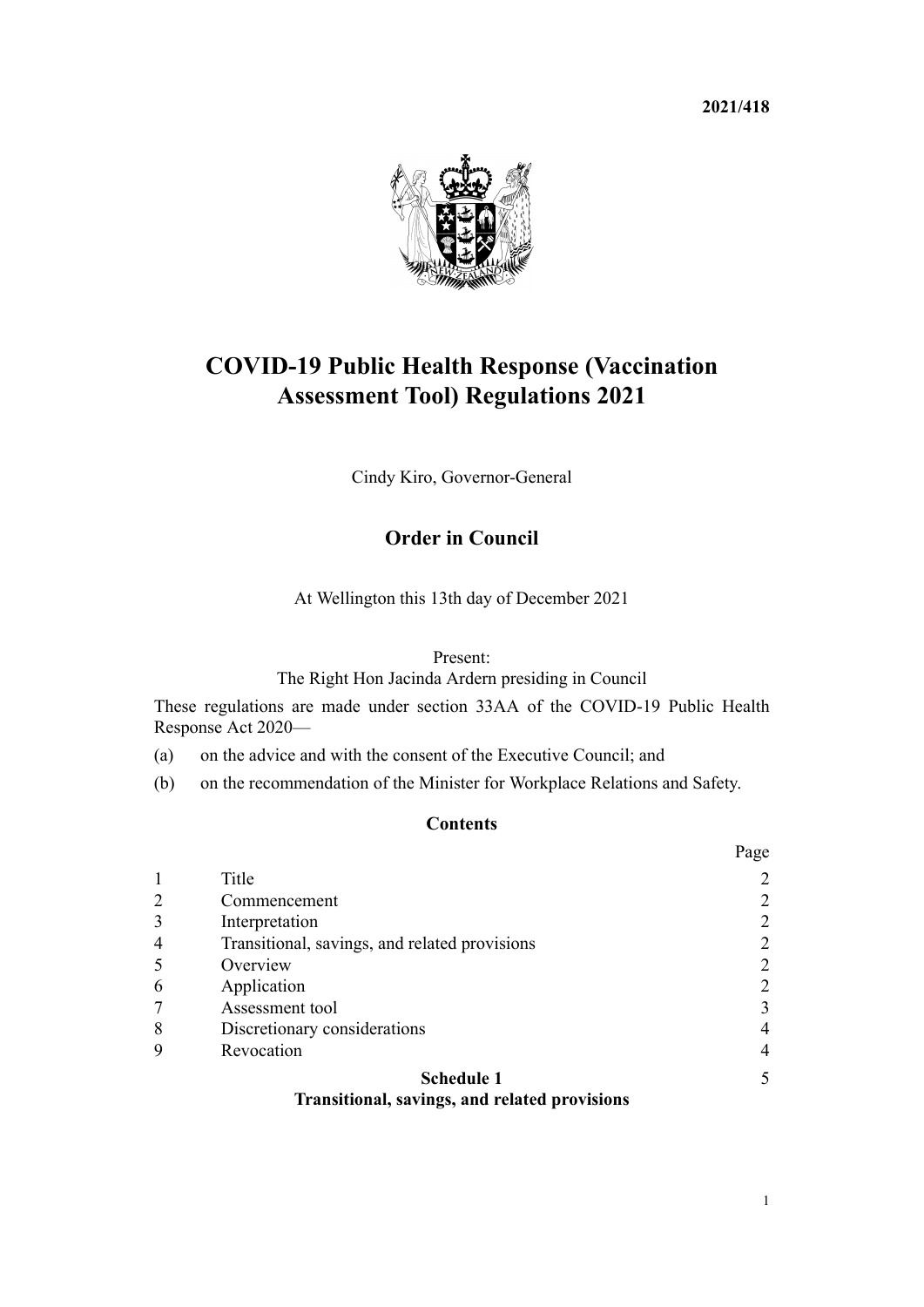## **Regulations**

#### <span id="page-1-0"></span>**1 Title**

These regulations are the COVID-19 Public Health Response (Vaccination Assessment Tool) Regulations 2021.

#### **2 Commencement**

These regulations come into force on 15 December 2021.

#### **3 Interpretation**

In these regulations, unless the context otherwise requires,—

**Act** means the [COVID-19 Public Health Response Act 2020](http://legislation.govt.nz/pdflink.aspx?id=LMS344121)

**class of workers** means a group of workers who carry out the same or substan‐ tially similar work

**internal area** means an area within a workplace that, when all its doors, win‐ dows, and other closeable openings are closed, is completely or substantially enclosed by—

- (a) a ceiling, roof, or similar overhead surface; and
- (b) walls, sides, screens, or other similar surfaces; and
- (c) those closeable openings

**other people**, in relation to a worker, means any individuals that the worker interacts with while carrying out work (for example, co-workers, customers, and clients)

**vulnerable to COVID-19**, in relation to other people, means other people who are—

- (a) under the minimum age for being vaccinated:
- (b) exempt from being vaccinated under a COVID-19 order:
- (c) at risk of severe illness from COVID-19.

#### **4 Transitional, savings, and related provisions**

The transitional, savings, and related provisions (if any) set out in [Schedule 1](#page-4-0) have effect according to their terms.

#### **5 Overview**

These regulations prescribe an assessment tool that a PCBU may, but is not required to, use to ascertain whether it is reasonable to require workers of the PCBU not to carry out work for the PCBU unless they are vaccinated.

#### **6 Application**

A PCBU may only use the assessment tool to assess whether work may be car‐ ried out for the PCBU only by—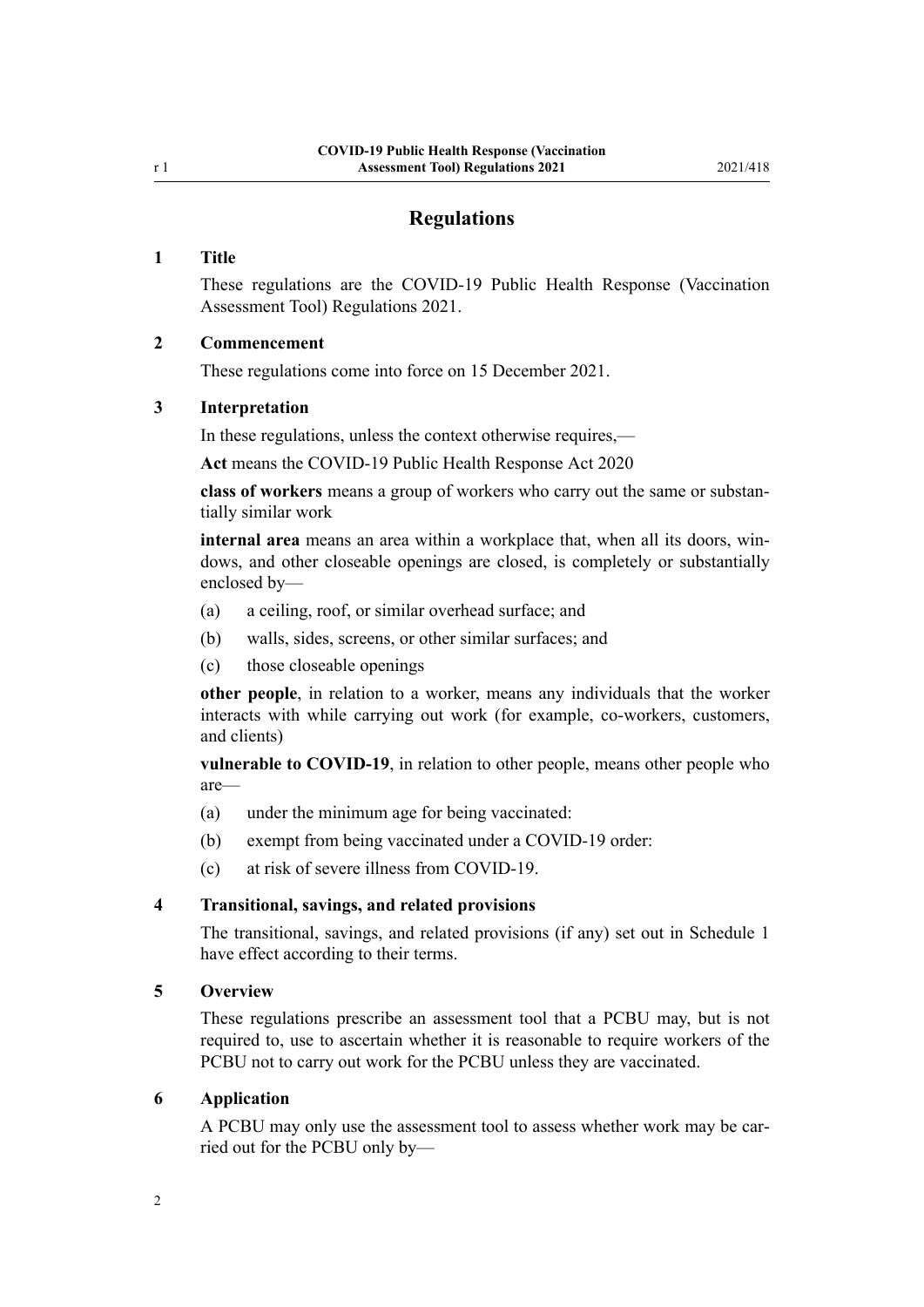- <span id="page-2-0"></span>(a) a worker who is vaccinated:
- (b) a class of workers who are vaccinated.

### **7 Assessment tool**

- (1) The assessment tool entails consideration of the following factors:
	- (a) the environment in which a worker carries out work; and
	- (b) the proximity of a worker to other people; and
	- (c) the time in which a worker is in the proximity of other people; and
	- (d) whether the worker provides services to other people who are vulnerable to COVID-19.

*Environment factor*

- (2) If a worker, during all or part of their time working, carries out work—
	- (a) in an internal area that is less than 100 square metres, the answer is yes:
	- (b) outside or in an internal area that is at least 100 square metres, the answer is no.

*Proximity factor*

- (3) If a worker, during all or part of their time working, carries out work in circum‐ stances in which being able to maintain physical distancing of 1 metre or more from other people—
	- (a) is unreasonable, the answer is yes:
	- (b) is reasonable, the answer is no.

*Time factor*

- (4) If a worker carries out work—
	- (a) for more than 15 continuous minutes at a distance less than 1 metre from the same individual, the answer is yes:
	- (b) for 15 continuous minutes or less at a distance less than 1 metre from the same individual, the answer is no.

*Vulnerability factor*

- (5) If a worker provides a service to other people whom the worker's PCBU con‐ siders—
	- (a) to be vulnerable to COVID-19, the answer is yes:
	- (b) not to be vulnerable to COVID-19, the answer is no.

#### *Assessment*

(6) If a PCBU ascertains that the answer is yes for at least 3 of the 4 factors speci‐ fied in subclauses (2) to (5), it is reasonable for the PCBU to require a worker or a class of workers to be vaccinated to carry out work for the PCBU.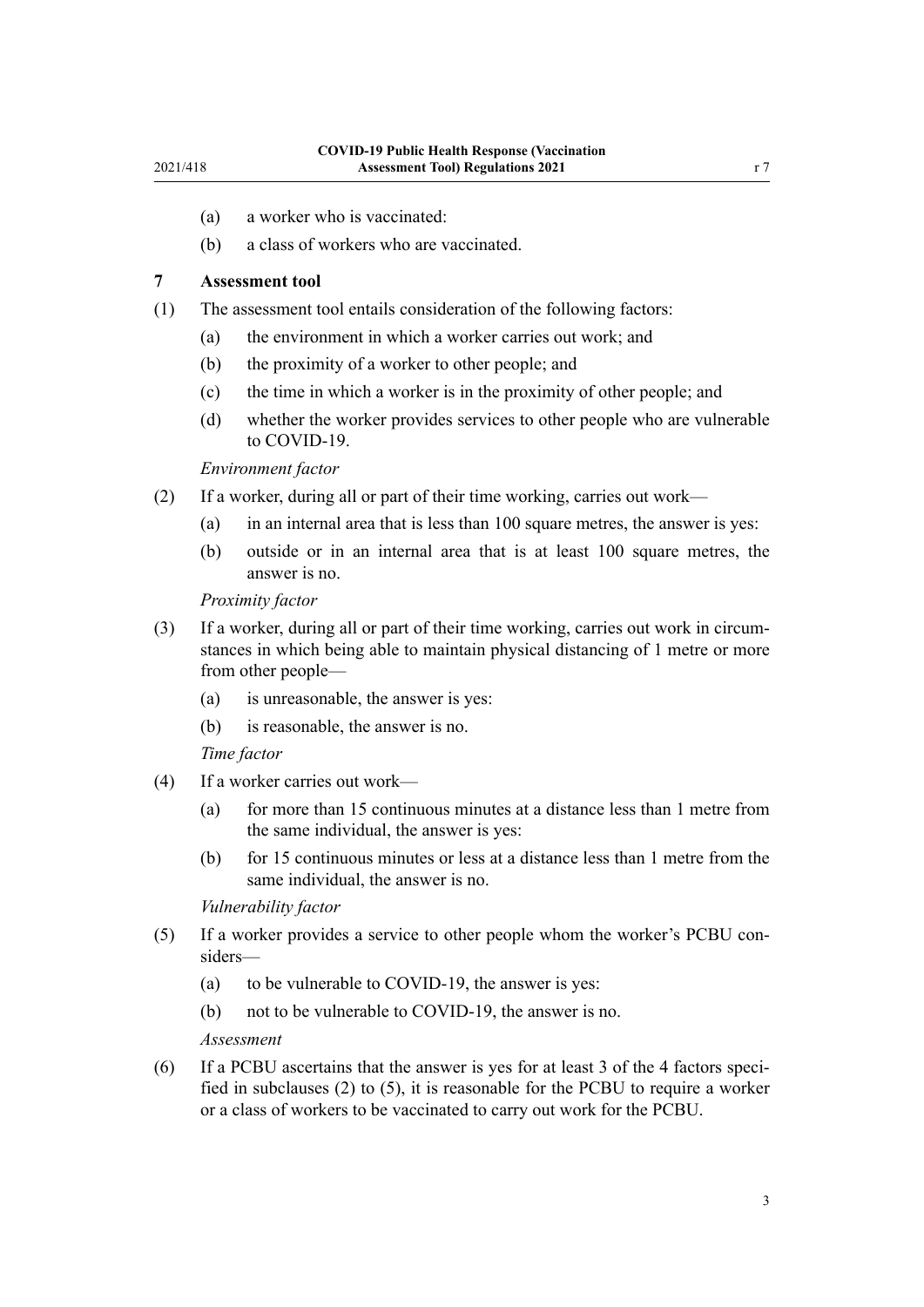## <span id="page-3-0"></span>**8 Discretionary considerations**

- (1) This regulation applies if a PCBU ascertains that the answer is yes for at least 3 of the 4 factors specified in [regulation 7\(2\) to \(5\)](#page-2-0).
- (2) If this regulation applies, the PCBU may decide not to require a worker or a class of workers to be vaccinated to carry out work for the PCBU if, before making the decision,—
	- (a) it has considered whether—
		- (i) other measures are available to the PCBU to eliminate or mini‐ mise the risk of exposure to and transmission of COVID-19 associated with the work; and
		- (ii) the implementation of those measures is reasonable in the circumstances; and
	- (b) it has taken into account—
		- (i) the outcome of the consultation process undertaken under [section](http://legislation.govt.nz/pdflink.aspx?id=LMS606357) [33AB\(3\)](http://legislation.govt.nz/pdflink.aspx?id=LMS606357) of the Act; and
		- (ii) any other factors that the PCBU considers relevant.

### **9 Revocation**

These regulations are revoked on the date on which the Act is repealed.